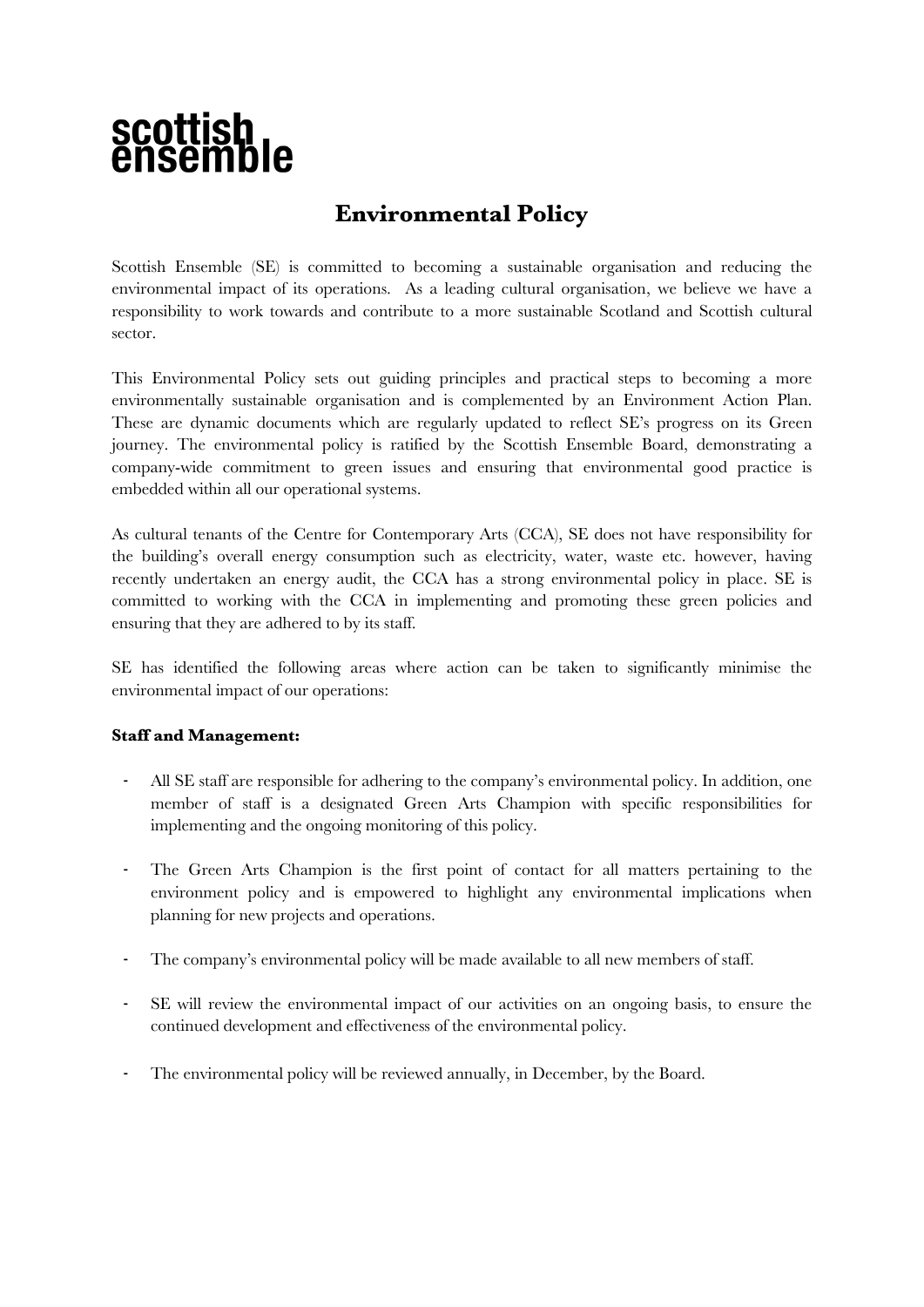## **Office Space, Procurement & Recycling**

SE recognises that following simple green policies can make a vast difference to the environmental efficacy of the office.

- All electronic equipment and lights should be switched off at the end of the day.
- The last member of staff to leave the office should ensure all computers are shut down and printers/photocopier are switched off.
- Documents should only be printed when strictly necessary.
- Double-sided printing and multiple pages per sheet are to be used whenever possible to minimise paper and ink usage.
- When procuring goods and services, sustainability should be taken into account alongside cost effectiveness.
- It is expected that all members of staff make full use of internal recycling facilities.
- The Green Arts Champion will monitor the level of paper and cardboard waste on a weekly basis in order to evaluate how much waste is being generated and how this can be minimised.
- Recycled paper is to be used wherever possible.

### **Marketing, Print & Communication**

Marketing material, promotional print and concert programmes represent a significant proportion of our paper production. SE recognises that although a necessary component of our work we can take the following actions to mitigate the environmental impact of our communications:

- Use alternative platforms of communication, where appropriate, to engage with audiences, supporters and stakeholders such as email, website and social media to reduce paper usage.
- Actively promote environmental issues to a wider audience by communicating our Green Arts credentials by displaying recycling requests at the foot of all emails. In future this may extend to website & printed material.
- SE operates a one programme between two policy at concerts.
- The Green Arts Champion will record quantities ordered for all large scale print runs as well as quantities subsequently recycled. This information will be used to more accurately calculate quantities needed for future print runs and thus limit paper waste.
- The Green Arts Champion will work closely with the Marketing & Communications Manager to implement practical yet effective green communication policies.